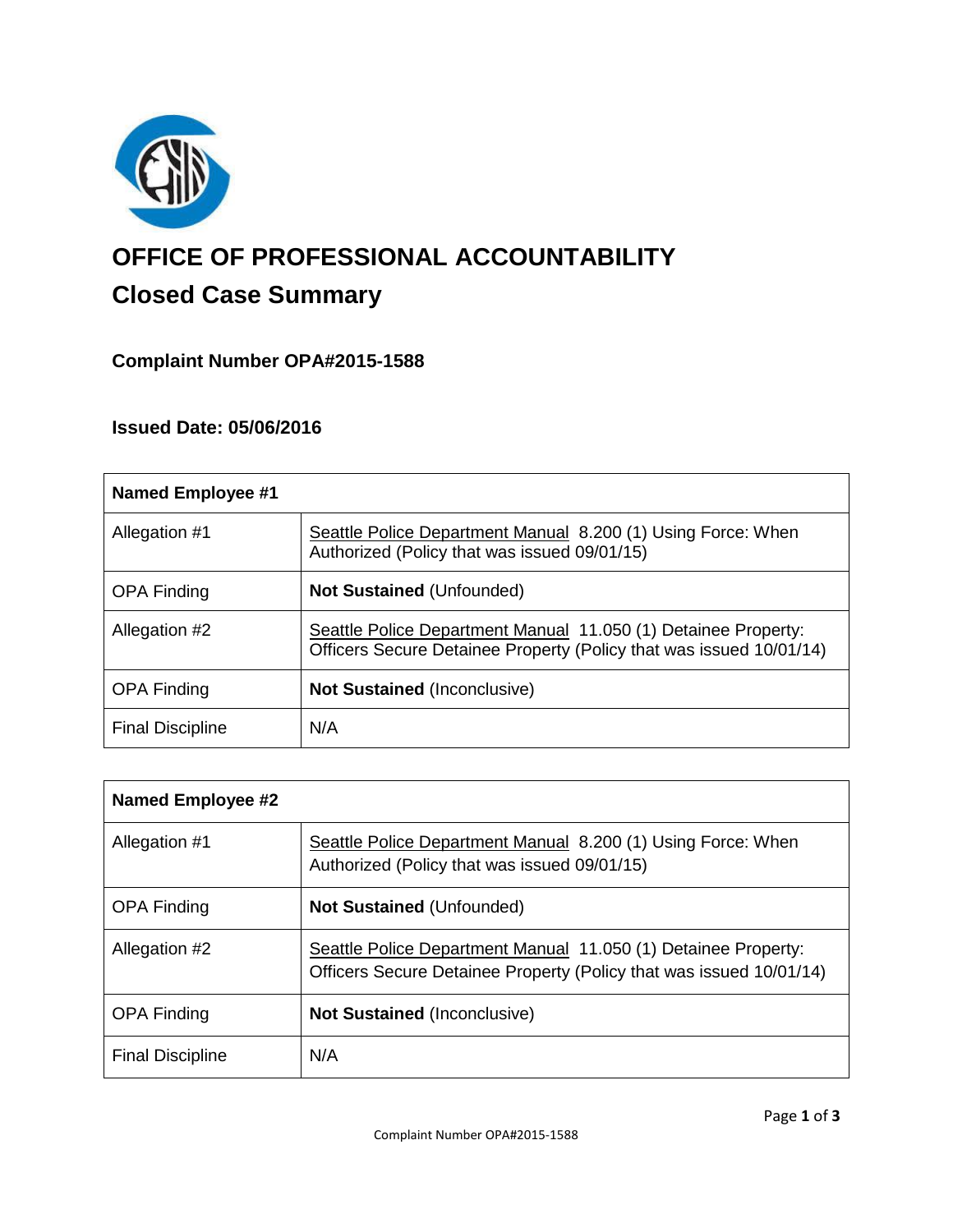### **INCIDENT SYNOPSIS**

The Named Employees responded to a call of an intoxicated male and female running around a vehicle parked outside of a restaurant. When the Named Employees arrived, they located a vehicle with a flat tire and two occupants inside. The Named Employees tried to offer solutions to the occupants regarding the flat tire and advised them they were requested to leave the restaurant parking lot. The male subject, the complainant, became argumentative and was opening and slamming the vehicle door. The female subject tried to calm down the complainant. The complainant slammed the door on the female subject's head and she cried out in pain. The Named Employees arrested the complainant for domestic violence assault.

#### **COMPLAINT**

The complainant alleged that the Named Employees used excessive force by hitting his head against the side of the patrol car while being placed into the back seat. The complaint further alleged that he is missing money that he had at the time of his arrest.

#### **INVESTIGATION**

The OPA investigation included the following actions:

- 1. Interview of the complainant
- 2. Search for and review of all relevant records and other evidence
- 3. Review of In-Car Videos
- 4. Interviews of witnesses
- 5. Interviews of SPD employees

#### **ANALYSIS AND CONCLUSION**

The OPA investigation interviewed four officers, the complainant and the female subject as well as reviewed the In-Car Video (ICV) of this incident. The events at the point of the complainant's arrest were covered by ICV. There is no evidence to support the force allegation against the Named Employees. The OPA investigation into the allegation of the complainant's missing money did not develop sufficient evidence to either support or refute the claim that that Named Employees mishandled the complainant's property.